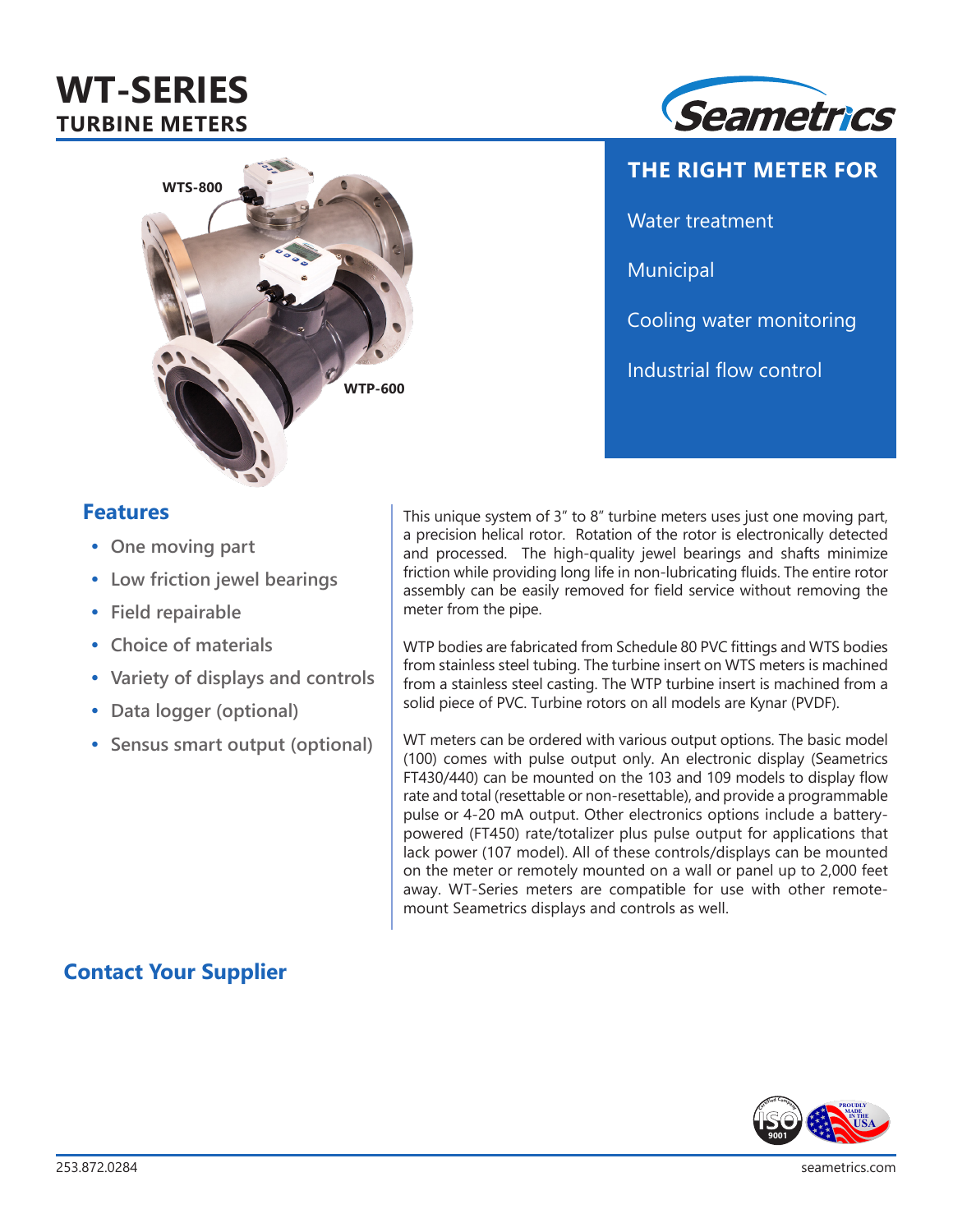

# **Specifications\***

|                                       |                 | <b>WTP</b>                                      |     |      | <b>WTS</b>                            |                    |      |      |
|---------------------------------------|-----------------|-------------------------------------------------|-----|------|---------------------------------------|--------------------|------|------|
| <b>Pipe Sizes</b>                     |                 | 3'', 4'', 6''                                   |     |      | 3'', 4'', 6'', 8''                    |                    |      |      |
| <b>Materials</b><br><b>Meter Body</b> |                 | PVC Schedule 80 fittings                        |     |      | 304 Stainless steel (316 SS optional) |                    |      |      |
| <b>Turbine Insert</b>                 |                 | <b>PVC</b>                                      |     |      | CF8 cast stainless                    |                    |      |      |
| Rotor                                 |                 | Kynar <sup>®</sup> (PVDF)                       |     |      | Kynar <sup>®</sup> (PVDF)             |                    |      |      |
| <b>Shaft</b>                          |                 | Zirconia ceramic                                |     |      | Zirconia ceramic                      |                    |      |      |
|                                       | <b>Bearings</b> | Sapphire journal, ruby endstone                 |     |      | Sapphire journal, ruby endstone       |                    |      |      |
| Cable                                 |                 | #22 AWG, 2000' max                              |     |      | #22 AWG, 2000' max                    |                    |      |      |
| <b>Flanges</b>                        |                 | Optional (See dimensions)                       |     |      | 150 lb. drilling                      |                    |      |      |
| <b>Maximum Pressure</b>               |                 | 150 psi @ 75°F)<br>(10 bar @ 24° C) (See chart) |     |      | 200 psi (14 bar)                      |                    |      |      |
| <b>Maximum Temperature</b>            |                 | 120° F (50° C) (See chart)                      |     |      | 200° F (93° C)                        |                    |      |      |
| <b>Accuracy</b>                       |                 | $±$ 1% of full scale                            |     |      | $±$ 1% of full scale                  |                    |      |      |
| <b>Flow Range (GPM)</b>               |                 | 3''                                             | 4"  | 6"   | 3"                                    | $4^{\prime\prime}$ | 6"   | 8''  |
|                                       | <b>Minimum</b>  | 3                                               | 6   | 12   | 3                                     | 6                  | 12   | 30   |
|                                       | <b>Maximum</b>  | 400                                             | 600 | 1200 | 400                                   | 600                | 1200 | 3000 |

*Kynar is a registered trademark of Arkema, Inc.* 

*\* Specifications subject to change. Please consult our web site for current data (seametrics.com).*

# **Electronics Options Specifications\***

|                                     | <b>WT100</b>                        | <b>WT103</b>                           | <b>WT107</b>                                | <b>WT109</b>                                    |
|-------------------------------------|-------------------------------------|----------------------------------------|---------------------------------------------|-------------------------------------------------|
| <b>Power</b>                        | 6-36 Vdc                            | 7-30 Vdc                               | Battery (Lithium "C",<br>3.6V, replaceable) | 7-30 Vdc, 4mA<br>(4-20 mA when loop<br>powered) |
| <b>Electronic</b><br><b>Display</b> |                                     | FT430                                  | FT450                                       | FT440                                           |
| <b>Pulse Out</b>                    | 0-160 pulse/sec.<br>current sinking | Pulse scaled and pulse<br>pass through | Pulse scaled                                | Pulse scaled                                    |
| <b>Analog Out</b>                   |                                     |                                        |                                             | 4-20 mA Loop                                    |
| <b>Sensus Smart</b><br>Output       |                                     | Optional                               | Optional                                    | Optional                                        |
| Rate                                |                                     | 5-digit autorange                      | 5-digit autorange                           | 5-digit autorange                               |
| <b>Total</b>                        |                                     | 8-digit                                | 8-digit                                     | 8-digit                                         |
| <b>Memory</b>                       |                                     | Non-volatile                           | Non-volatile                                | Non-volatile                                    |
| <b>Response Time</b>                |                                     |                                        |                                             |                                                 |
| <b>High/Low Alarm</b>               |                                     | Selectable on one<br>output            | Selectable on one<br>output                 | Selectable on one<br>output                     |
| Environmental                       |                                     | NEMA 4X, IP67                          | NEMA 4X, IP67                               | NEMA 4X, IP67                                   |
| <b>Regulatory</b>                   | $C \epsilon_{\text{Mark}}$          | $C \epsilon_{\text{Mark}}$             | $\zeta$ $\epsilon$ Mark                     | $C \epsilon_{\text{Mark}}$                      |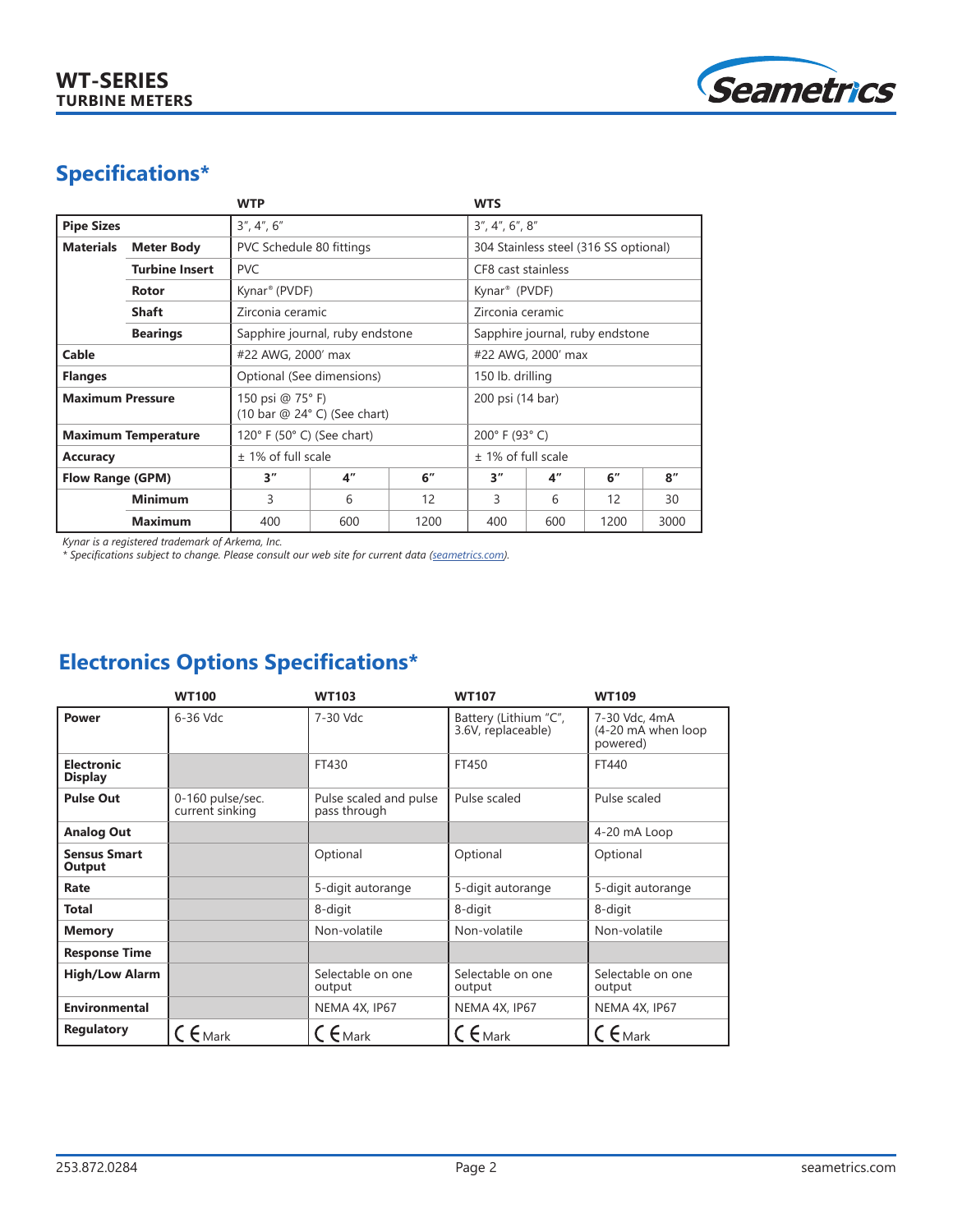#### **WT-SERIES TURBINE METERS**





### **Dimensions**



#### **Pressure and Temperature**